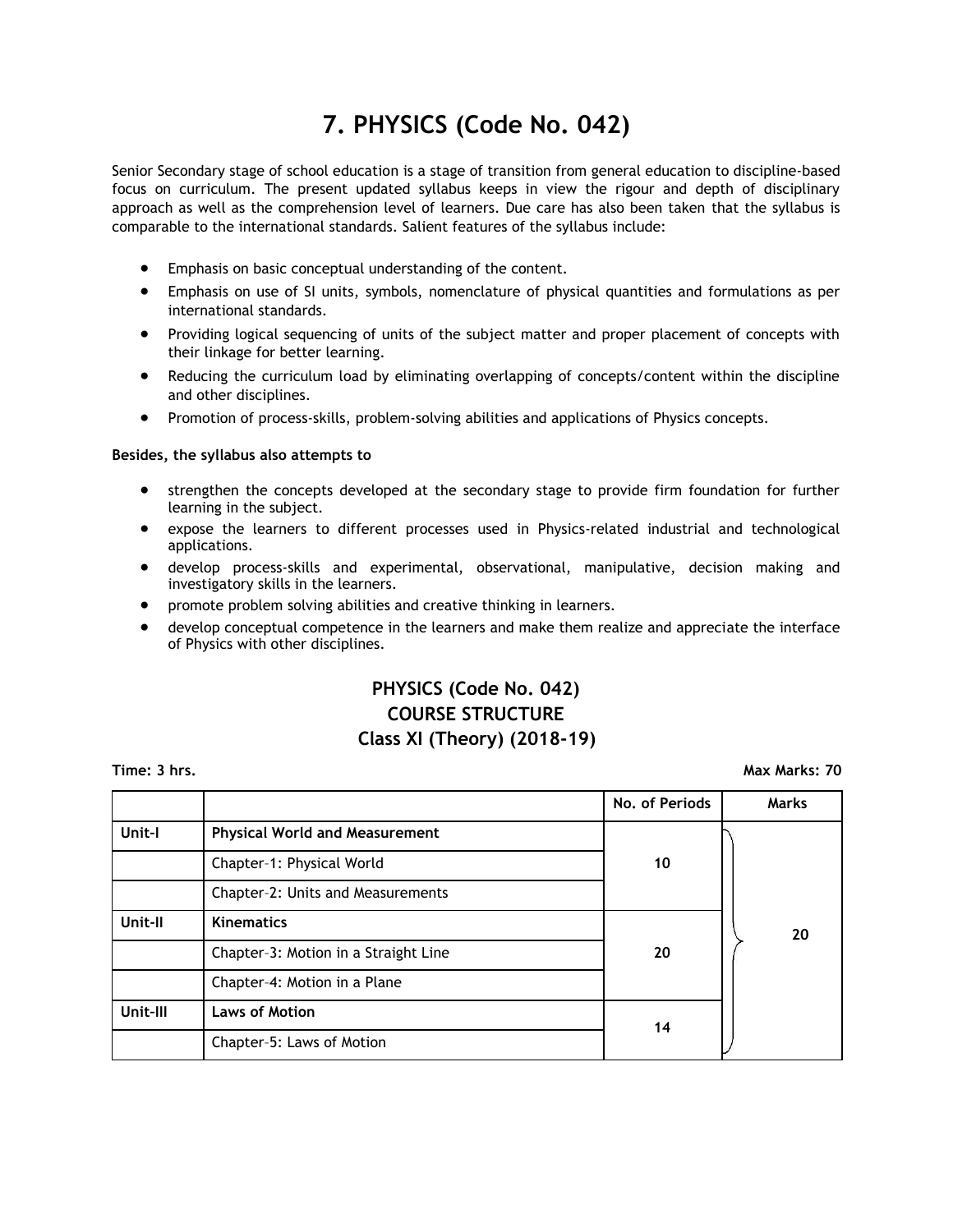| Unit-IV                | Work, Energy and Power                                       | 12  |    |
|------------------------|--------------------------------------------------------------|-----|----|
|                        | Chapter-6: Work, Energy and Power                            |     |    |
| Unit-V                 | Motion of System of Particles and Rigid Body                 |     |    |
|                        | Chapter-7: System of Particles and Rotational Motion         | 18  | 17 |
| Unit-VI<br>Gravitation |                                                              | 12  |    |
|                        | Chapter-8: Gravitation                                       |     |    |
| Unit-VII               | <b>Properties of Bulk Matter</b>                             |     |    |
|                        | Chapter-9: Mechanical Properties of Solids                   |     |    |
|                        | Chapter-10: Mechanical Properties of Fluids                  | 20  |    |
|                        | Chapter-11: Thermal Properties of Matter                     |     |    |
| Unit-VIII              | Thermodynamics                                               | 12  | 16 |
|                        | Chapter-12: Thermodynamics                                   |     |    |
| Unit-IX                | Behaviour of Perfect Gases and Kinetic Theory<br>of<br>Gases | 08  |    |
|                        | Chapter-13: Kinetic Theory                                   |     |    |
| Unit-X                 | <b>Mechanical waves and Ray Optics</b>                       |     |    |
|                        | Chapter-14: Oscillations and waves                           | 34  | 17 |
|                        | Chapter-15: Ray optics                                       |     |    |
|                        | Total                                                        | 160 | 70 |

## **Unit I: Physical World and Measurement 10 Periods**

### **Chapter–1: Physical World**

Physics-scope and excitement; nature of physical laws; Physics, technology and society.

### **Chapter–2: Units and Measurements**

Need for measurement: Units of measurement; systems of units; SI units, fundamental and derived units. Length, mass and time measurements; accuracy and precision of measuring instruments; errors in measurement; significant figures.

Dimensions of physical quantities, dimensional analysis and its applications.

# **Unit II: Kinematics 20 Periods**

### **Chapter–3: Motion in a Straight Line**

Frame of reference, Motion in a straight line: Position-time graph, speed and velocity.

Elementary concepts of differentiation and integration for describing motion, uniform and nonuniform motion, average speed and instantaneous velocity, uniformly accelerated motion, velocity - time and position-time graphs.

Relations for uniformly accelerated motion (graphical treatment).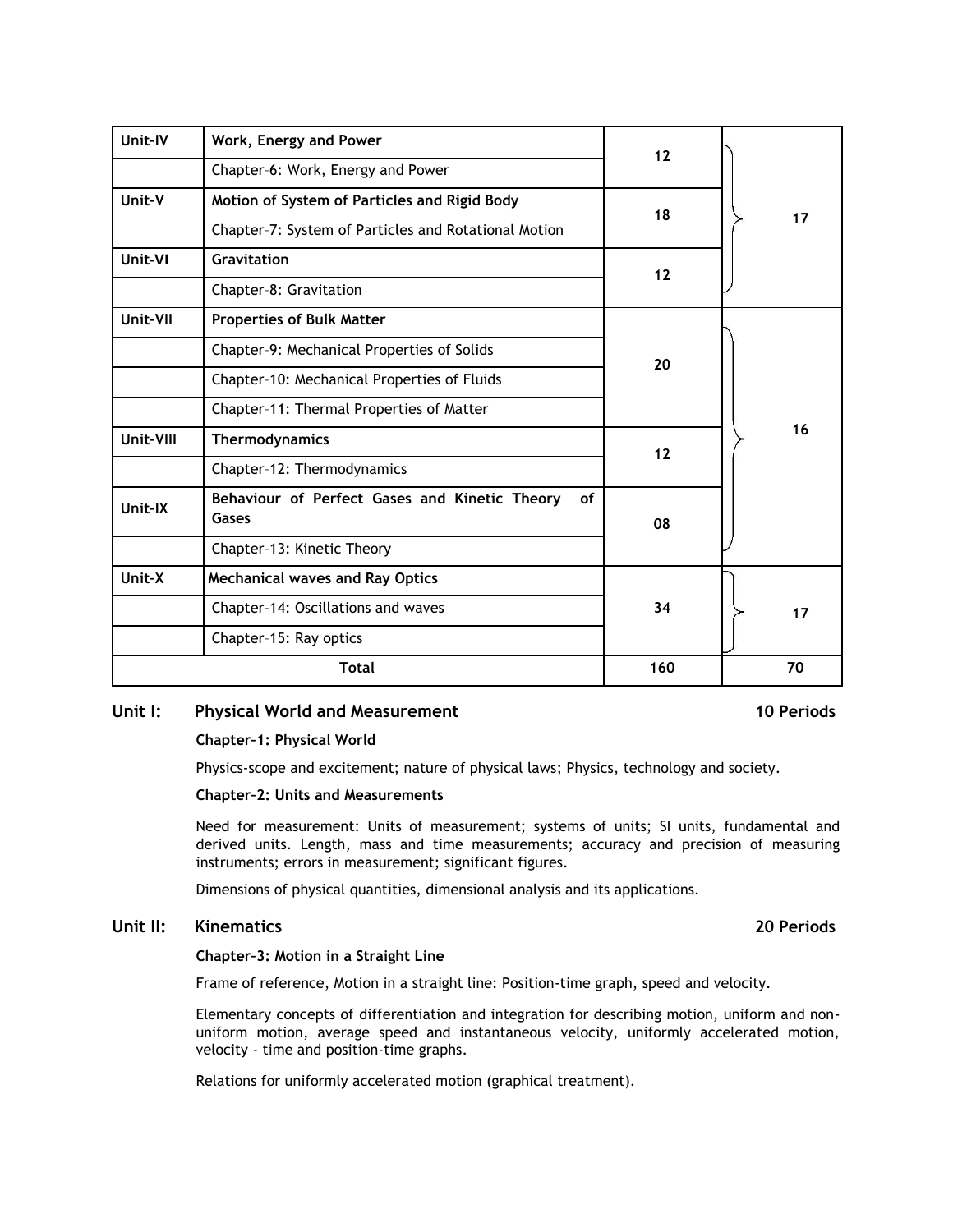### **Chapter–4: Motion in a Plane**

Scalar and vector quantities; position and displacement vectors, general vectors and their notations; equality of vectors, multiplication of vectors by a real number; addition and subtraction of vectors, relative velocity, Unit vector; resolution of a vector in a plane, rectangular components, Scalar and Vector product of vectors.

Motion in a plane, cases of uniform velocity and uniform acceleration-projectile motion, uniform circular motion.

## **Unit III: Laws of Motion 14 Periods**

## **Chapter–5: Laws of Motion**

Intuitive concept of force, Inertia, Newton's first law of motion; momentum and Newton's second law of motion; impulse; Newton's third law of motion.

Law of conservation of linear momentum and its applications.

Equilibrium of concurrent forces, Static and kinetic friction, laws of friction, rolling friction, lubrication.

Dynamics of uniform circular motion: Centripetal force, examples of circular motion (vehicle on a level circular road, vehicle on a banked road).

## **Unit IV: Work, Energy and Power 12 Periods**

### **Chapter–6: Work, Engery and Power**

Work done by a constant force and a variable force; kinetic energy, work-energy theorem, power.

Notion of potential energy, potential energy of a spring, conservative forces: conservation of mechanical energy (kinetic and potential energies); non-conservative forces: motion in a vertical circle; elastic and inelastic collisions in one and two dimensions.

## **Unit V: Motion of System of Particles and Rigid Body 18 Periods**

## **Chapter–7: System of Particles and Rotational Motion**

Centre of mass of a two-particle system, momentum conservation and centre of mass motion. Centre of mass of a rigid body; centre of mass of a uniform rod.

Moment of a force, torque, angular momentum, law of conservation of angular momentum and its applications.

Equilibrium of rigid bodies, rigid body rotation and equations of rotational motion, comparison of linear and rotational motions.

Moment of inertia, radius of gyration, values of moments of inertia for simple geometrical objects (no derivation). Statement of parallel and perpendicular axes theorems and their applications.

# **Unit VI: Gravitation 12 Periods**

### **Chapter–8: Gravitation**

Kepler's laws of planetary motion, universal law of gravitation.

Acceleration due to gravity and its variation with altitude and depth.

Gravitational potential energy and gravitational potential, escape velocity, orbital velocity of a satellite, Geo-stationary satellites.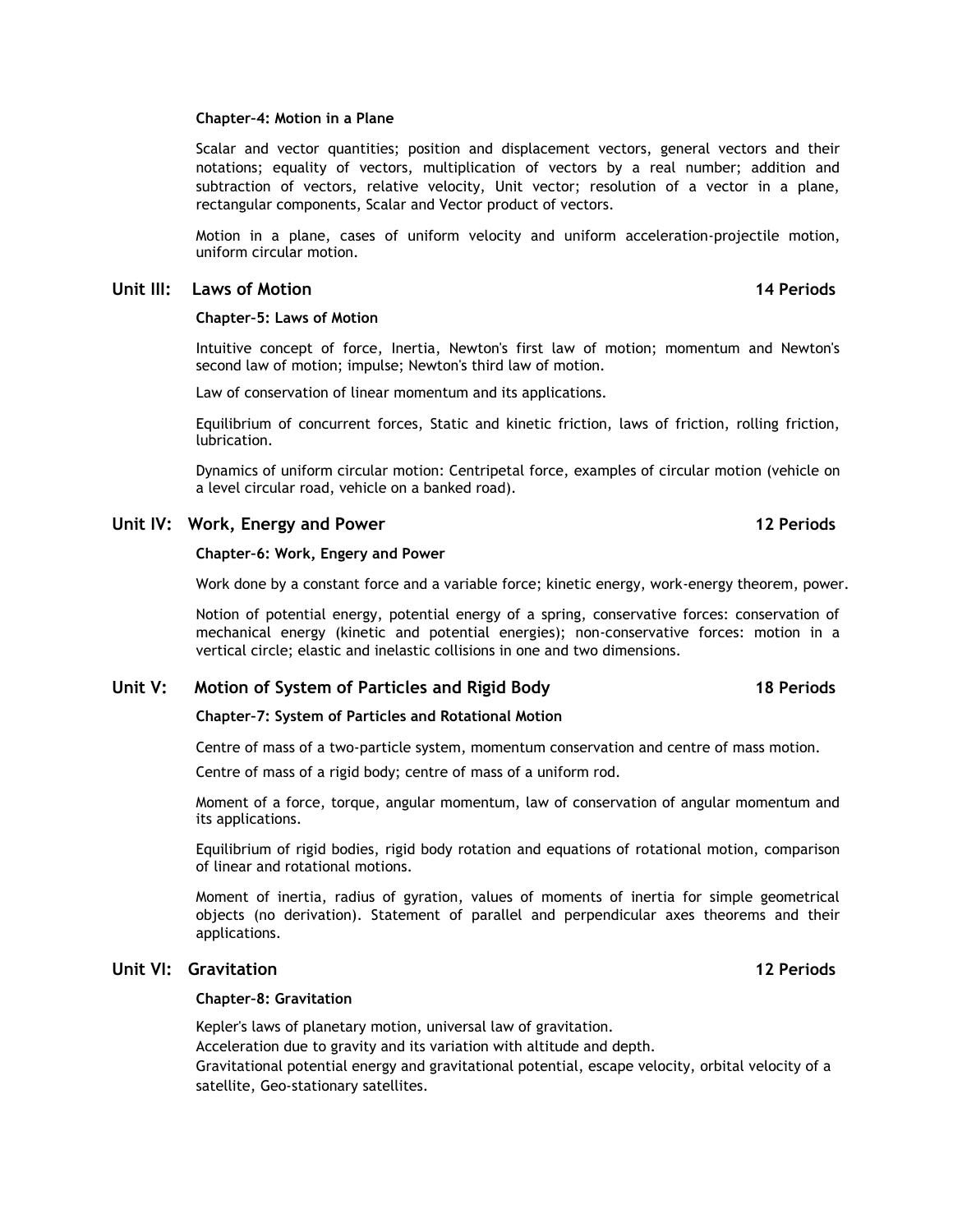## **Unit VII: Properties of Bulk Matter 20 Periods**

### **Chapter–9: Mechanical Properties of Solids**

Elastic behaviour, Stress-strain relationship, Hooke's law, Young's modulus, bulk modulus, shear modulus of rigidity, Poisson's ratio; elastic energy.

### **Chapter–10: Mechanical Properties of Fluids**

Pressure due to a fluid column; Pascal's law and its applications (hydraulic lift and hydraulic brakes), effect of gravity on fluid pressure.

Viscosity, Stokes' law, terminal velocity, streamline and turbulent flow, critical velocity, Bernoulli's theorem and its applications.

Surface energy and surface tension, angle of contact, excess of pressure across a curved surface, application of surface tension ideas to drops, bubbles and capillary rise.

### **Chapter–11: Thermal Properties of Matter**

Heat, temperature, thermal expansion; thermal expansion of solids, liquids and gases, anomalous expansion of water; specific heat capacity; Cp, Cv - calorimetry; change of state latent heat capacity.

Heat transfer-conduction, convection and radiation, thermal conductivity, qualitative ideas of Blackbody radiation, Wein's displacement Law, Stefan's law, Green house effect.

### **Unit VIII: Thermodynamics 12 Periods**

### **Chapter–12: Thermodynamics**

Thermal equilibrium and definition of temperature (zeroth law of thermodynamics), heat, work and internal energy. First law of thermodynamics, isothermal and adiabatic processes.

Second law of thermodynamics: reversible and irreversible processes, Heat engine and refrigerator.

# **Unit IX: Behaviour of Perfect Gases and Kinetic Theory of Gases 08 Periods**

### **Chapter–13: Kinetic Theory**

Equation of state of a perfect gas, work done in compressing a gas. Kinetic theory of gases - assumptions, concept of pressure. Kinetic interpretation of temperature; rms speed of gas molecules; degrees of freedom, law of equi-partition of energy (statement only) and application to specific heat capacities of gases; concept of mean free path, Avogadro's number.

# **Unit X: Mechanical Waves and Ray Optics 16 Periods**

### **Chapter–14: Oscillations and Waves**

Periodic motion - time period, frequency, displacement as a function of time, periodic functions. Simple harmonic motion (S.H.M) and its equation; phase; oscillations of a loaded springrestoring force and force constant; energy in S.H.M. Kinetic and potential energies; simple pendulum derivation of expression for its time period.

Free, forced and damped oscillations (qualitative ideas only), resonance.

**Wave motion**: Transverse and longitudinal waves, speed of wave motion, displacement relation for a progressive wave, principle of superposition of waves, reflection of waves, standing waves in strings and organ pipes, fundamental mode and harmonics, Beats, Doppler effect.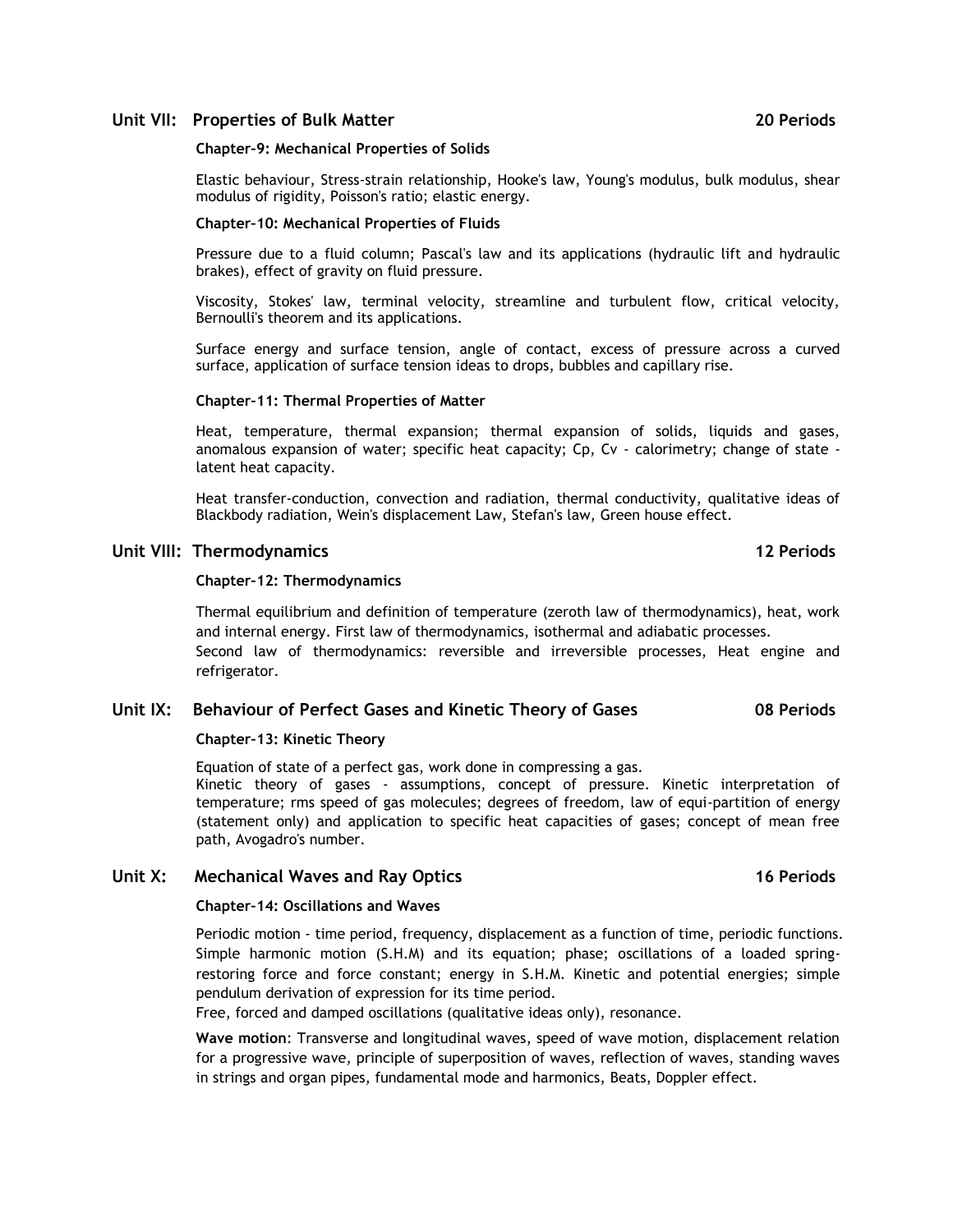### **Chapter–15: RAY OPTICS 18 Periods**

**Ray Optics:** Reflection of light, spherical mirrors, mirror formula, refraction of light, total internal reflection and its applications, optical fibres, refraction at spherical surfaces, lenses, thin lens formula, lensmaker's formula, magnification, power of a lens, combination of thin lenses in contact, refraction and dispersion of light through a prism.

Scattering of light - blue colour of sky and reddish apprearance of the sun at sunrise and sunset.

Optical instruments: Microscopes and astronomical telescopes (reflecting and refracting) and their magnifying powers.

# **PRACTICALS Total Periods: 60**

The record, to be submitted by the students, at the time of their annual examination, has to include:

- Record of at least 15 Experiments [with a minimum of 6 from each section], to be performed by the students.
- Record of at least 5 Activities [with a minimum of 2 each from section A and section B], to be demonstrated by the teachers.
- Report of the project to be carried out by the students.

# **EVALUATION SCHEME**

# **Time Allowed: Three hours Max. Marks: 30**

| THE AROWED. THEE HOUS                        | MA. MAI NJ. JV |
|----------------------------------------------|----------------|
| Two experiments one from each section        | 8+8 Marks      |
| Practical record (experiment and activities) | 6 Marks        |
| <b>Investigatory Project</b>                 | 3 Marks        |
| Viva on experiments, activities and project  | 5 Marks        |
| Total                                        | 30 Marks       |

# **SECTION–A**

### **Experiments**

- 1. To measure diameter of a small spherical/cylindrical body and to measure internal diameter and depth of a given beaker/calorimeter using Vernier Callipers and hence find its volume.
- 2. To measure diameter of a given wire and thickness of a given sheet using screw gauge.
- 3. To determine volume of an irregular lamina using screw gauge.
- 4. To determine radius of curvature of a given spherical surface by a spherometer.
- 5. To determine the mass of two different objects using a beam balance.
- 6. To find the weight of a given body using parallelogram law of vectors.
- 7. Using a simple pendulum, plot its L-T<sup>2</sup> graph and use it to find the effective length of second's pendulum.
- 8. To study variation of time period of a simple pendulum of a given length by taking bobs of same size but different masses and interpret the result.
- 9. To study the relationship between force of limiting friction and normal reaction and to find the coefficient of friction between a block and a horizontal surface.
- 10. To find the downward force, along an inclined plane, acting on a roller due to gravitational pull of the earth and study its relationship with the angle of inclination θ by plotting graph between force and sinθ.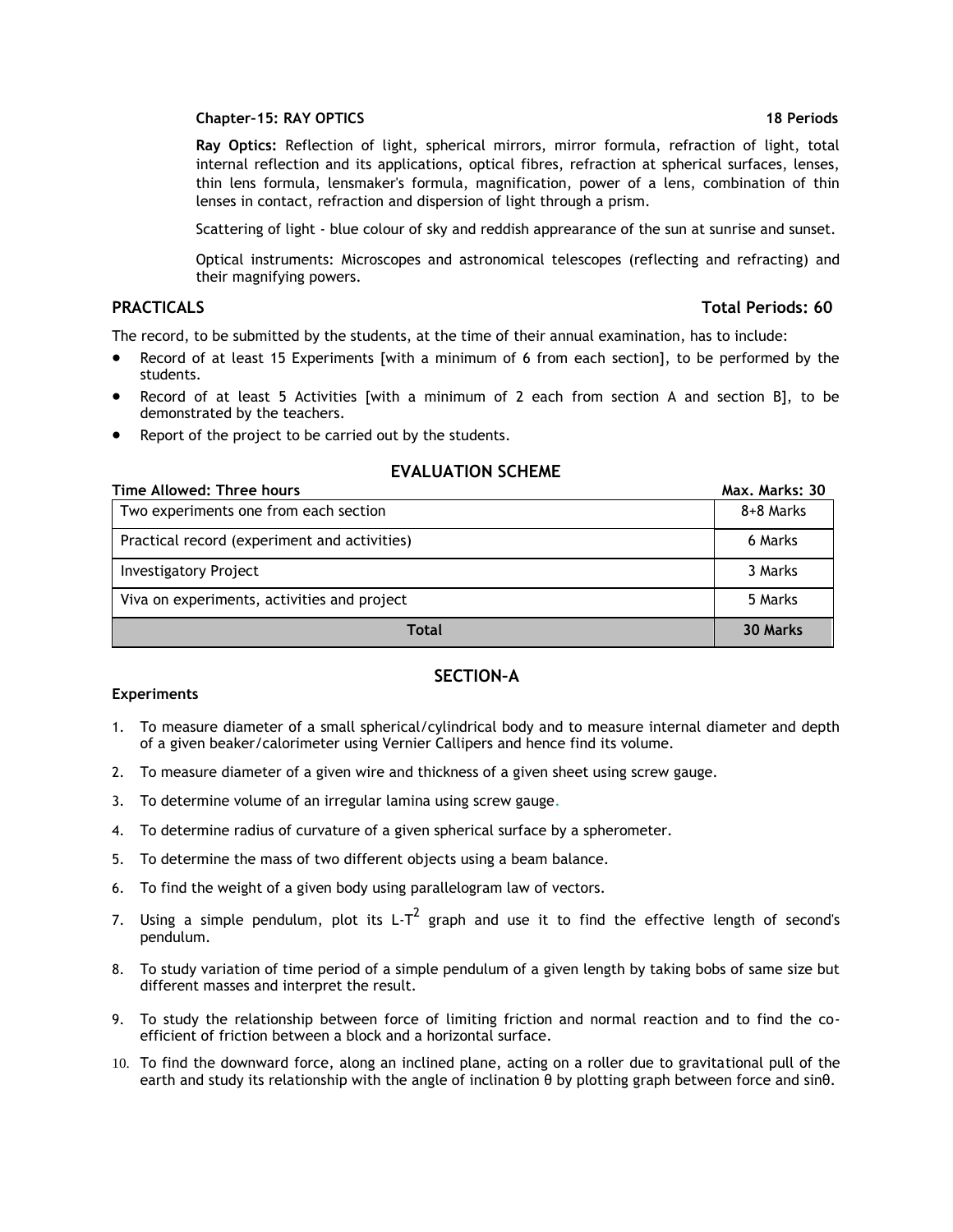**Activities** (for the purpose of demonstration only)

- 1. To make a paper scale of given least count, e.g., 0.2cm, 0.5 cm
- 2. To determine mass of a given body using a metre scale by principle of moments
- 3. To plot a graph for a given set of data, with proper choice of scales and error bars
- 4. To measure the force of limiting friction for rolling of a roller on a horizontal plane
- 5. To study the variation in range of a projectile with angle of projection
- 6. To study the conservation of energy of a ball rolling down on an inclined plane (using a double inclined plane)
- 7. To study dissipation of energy of a simple pendulum by plotting a graph between square of amplitude & time

# **SECTION–B**

## **Experiments**

- 1. To determine Young's modulus of elasticity of the material of a given wire.
- 2. To determine the surface tension of water by capillary rise method
- 3. To determine the coefficient of viscosity of a given viscous liquid by measuring terminal velocity of a given spherical body
- 4. To determine specific heat capacity of a given solid by method of mixtures
- 5. a) To study the relation between frequency and length of a given wire under constant tension using sonometer

b) To study the relation between the length of a given wire and tension for constant frequency using sonometer.

- 6. To find the speed of sound in air at room temperature using a resonance tube by two resonance positions.
- 7. To find the value of *v* for different values of *u* in case of a concave mirror and to find the focal length.
- 8. To find the focal length of a convex lens by plotting graphs between u and v or between 1/u and 1/v.
- 9. To determine angle of minimum deviation for a given prism by plotting a graph between angle of incidence and angle of deviation.
- 10. To determine refractive index of a glass slab using a travelling microscope.

## **Activities** (for the purpose of demonstration only)

- 1. To observe change of state and plot a cooling curve for molten wax.
- 2. To observe and explain the effect of heating on a bi-metallic strip.
- 3. To note the change in level of liquid in a container on heating and interpret the observations.
- 4. To study the effect of detergent on surface tension of water by observing capillary rise.
- 5. To study the factors affecting the rate of loss of heat of a liquid.
- 6. To study the effect of load on depression of a suitably clamped metre scale loaded at (i) its end (ii) in the middle.
- 7. To observe the decrease in presure with increase in velocity of a fluid.
- 8. To observe refraction and lateral deviation of a beam of light incident obliquely on a glass slab.
- 9. To study the nature and size of the image formed by a (i) convex lens, (ii) concave mirror, on a screen by using a candle and a screen (for different distances of the candle from the lens/mirror).
- 10. To obtain a lens combination with the specified focal length by using two lenses from the given set of lenses.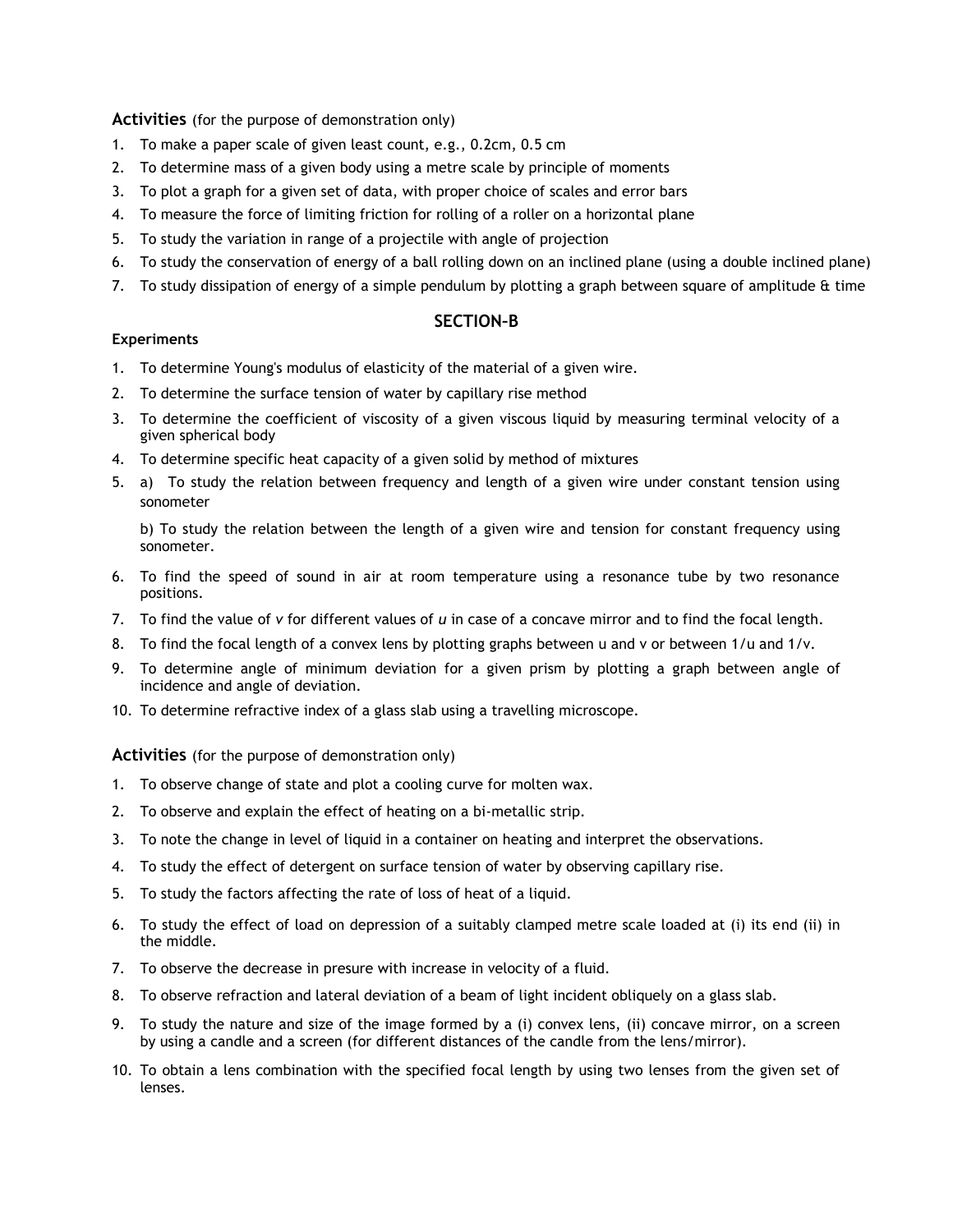# **Practical Examination for Visually Impaired Students Class XI**

**Note:** Same Evaluation scheme and general guidelines for visually impaired students as given for Class XII may be followed.

## **A. Items for Identification/Familiarity of the apparatus for assessment in practicals (All experiments)**

Spherical ball, Cylindrical objects, vernier calipers, beaker, calorimeter, Screw gauge, wire, Beam balance, spring balance, weight box, gram and milligram weights, forceps, Parallelogram law of vectors apparatus, pulleys and pans used in the same 'weights' used, Bob and string used in a simple pendulum, meter scale, split cork, suspension arrangement, stop clock/stop watch, Helical spring, suspension arrangement used, weights, arrangement used for measuring extension, Sonometer,

Wedges, pan and pulley used in it, 'weights' Tuning Fork, Meter scale, Beam balance, Weight box, gram and milligram weights, forceps, Resonance Tube, Tuning Fork, Meter scale, Flask/Beaker used for adding water.

### **B. List of Practicals**

- 1. To measure diameter of a small spherical/cylindrical body using vernier calipers.
- 2. To measure the internal diameter and depth of a given beaker/calorimeter using vernier calipers and hence find its volume.
- 3. To measure diameter of given wire using screw gauge.
- 4. To measure thickness of a given sheet using screw gauge.
- 5. To determine the mass of a given object using a beam balance.
- 6. To find the weight of given body using the parallelogram law of vectors.
- 7. Using a simple pendulum plot L-T and L-T<sup>2</sup> graphs. Hence find the effective length of second's pendulum using appropriate length values.
- 8. To find the force constant of given helical spring by plotting a graph between load and extension.
- 9. (i) To study the relation between frequency and length of a given wire under constant tension using a sonometer.
	- (ii) To study the relation between the length of a given wire and tension, for constant frequency, using a sonometer.
- 10. To find the speed of sound in air, at room temperature, using a resonance tube, by observing the two resonance positions.

**Note:** The above practicals may be carried out in an experiential manner rather than recording observations.

### **Prescribed Books:**

- 1. Physics Part-I, Textbook for Class XI, Published by NCERT
- 2. Physics Part-II, Textbook for Class XI, Published by NCERT
- 3. Laboratory Manual of Physics, Class XI Published by NCERT
- 4. The list of other related books and manuals brought out by NCERT (consider multimedia also).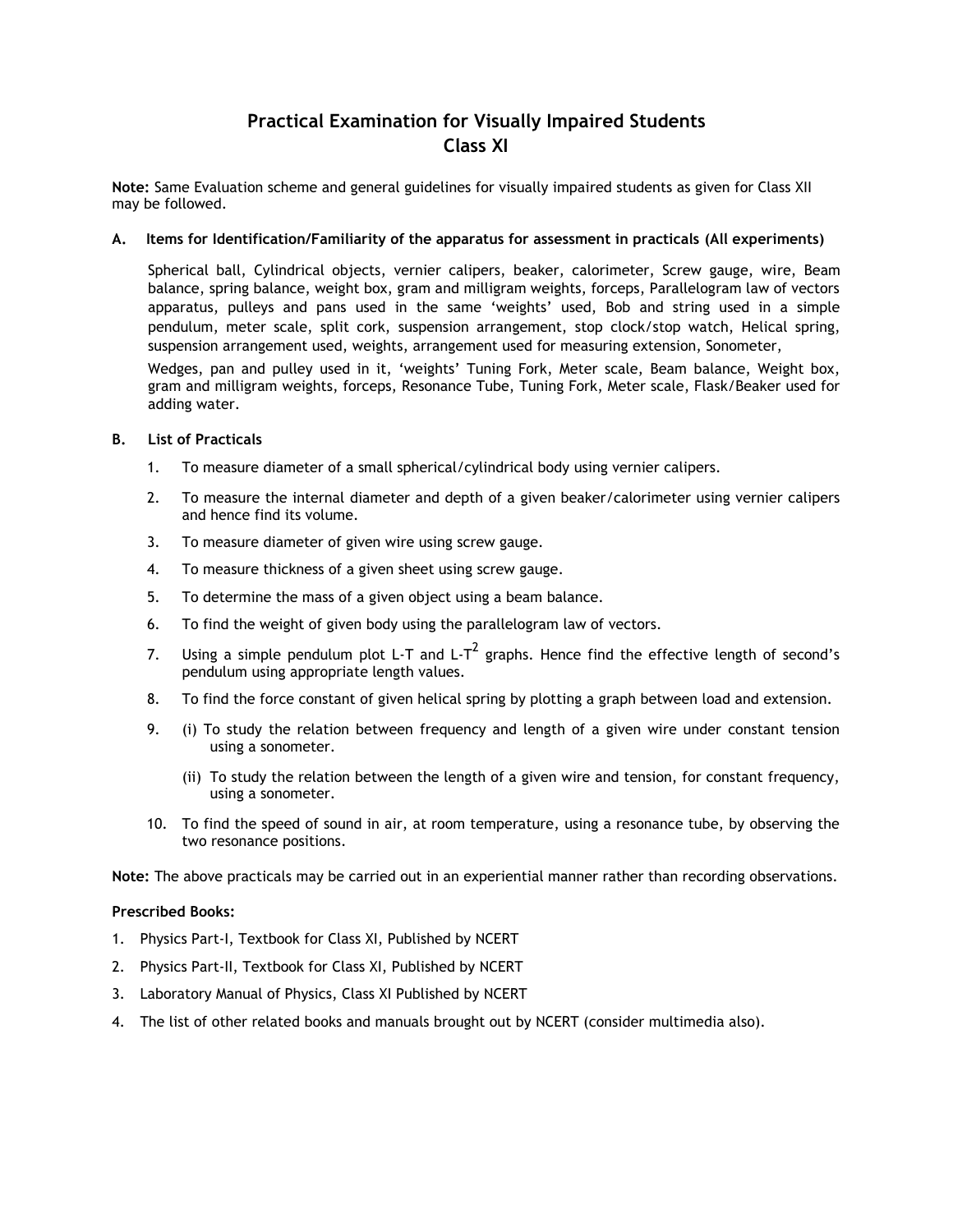# **PHYSICS (Code No. 042) QUESTION PAPER DESIGN CLASS - XI (2018-19)**

**Time 3 Hours Max. Marks: 70** 

| S.             | <b>Typology of Questions</b>                                                                                                                                                                                                                           | <b>Very Short</b><br>Answer<br>(VSA)<br>(1 mark) | <b>Short</b><br>Answer-I<br>$(SA-I)$<br>(2 marks) | <b>Short</b><br>Answer-II<br>$(SA-II)$<br>(3 marks) | Long<br>Answer<br>(LA)<br>(5 marks) | <b>Total</b><br>Marks | $\%$<br>Weightage |
|----------------|--------------------------------------------------------------------------------------------------------------------------------------------------------------------------------------------------------------------------------------------------------|--------------------------------------------------|---------------------------------------------------|-----------------------------------------------------|-------------------------------------|-----------------------|-------------------|
| 1.             | Remembering- (Knowledge<br>based Simple recall questions,<br>to know specific facts, terms,<br>concepts, principles, or<br>theories, identify, define, or<br>recite information)                                                                       | 2                                                | 1                                                 | $\mathbf{1}$                                        |                                     | $\overline{7}$        | 10%               |
| $\overline{2}$ | Understanding-<br>(Comprehension -to be<br>familiar with meaning and to<br>understand conceptually,<br>interpret, compare, contrast,<br>explain, paraphrase<br>information)                                                                            |                                                  | $\overline{2}$                                    | 4                                                   | $\mathbf{1}$                        | 21                    | 30%               |
| 3              | Application - (Use abstract -<br>information in concrete<br>situation, to apply knowledge<br>to new situations, Use given<br>content to interpret a<br>situation, provide an example,<br>or solve a problem)                                           |                                                  | $\overline{2}$                                    | 4                                                   | 1                                   | 21                    | 30%               |
| 4              | Higher Order Thinking Skills -<br>(Analysis & Synthesis- Classify,<br>compare, contrast, or<br>differentiate between<br>different pieces of<br>information, Organize and/or<br>integrate unique pieces of<br>information from a variety of<br>sources) | $\mathbf{2}$                                     |                                                   | 1                                                   | $\mathbf{1}$                        | 10                    | 14%               |
| 5              | Evaluation - (Appraise, judge,<br>and/or justify the value or<br>worth of a decision or<br>outcome, or to predict<br>outcomes based on values)                                                                                                         | 1                                                | $\overline{2}$                                    | $\mathbf{2}$                                        |                                     | 11                    | 16%               |
|                | <b>TOTAL</b>                                                                                                                                                                                                                                           | $5x1=5$                                          | $7x2 = 14$                                        | $12x3=36$                                           | $3x5 = 15$                          | 70(27)                | 100%              |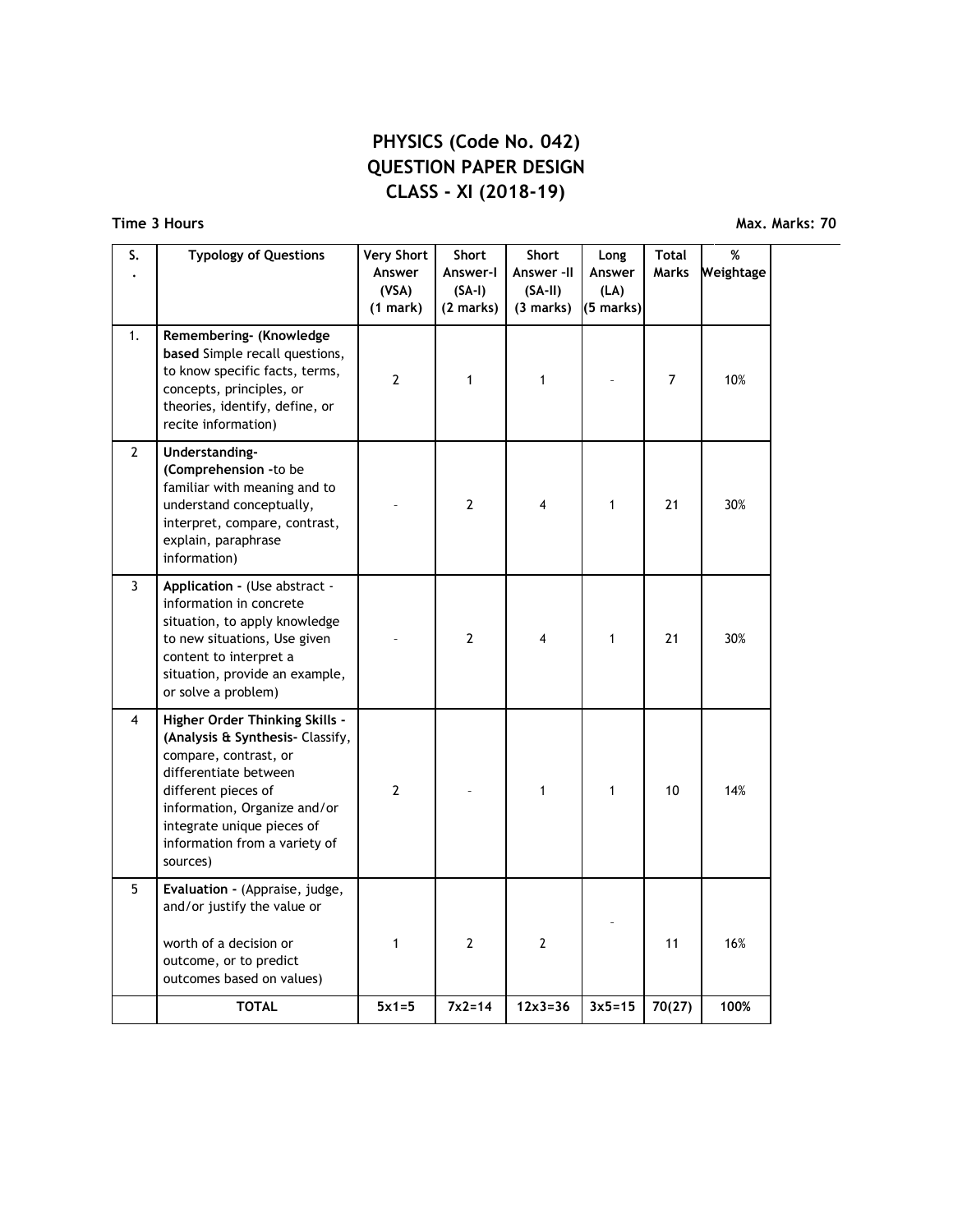# **Question Wise Break Up**

| <b>Type of Question</b> | <b>Mark per Question</b> | <b>Total No. of Questions</b> | <b>Total Marks</b> |
|-------------------------|--------------------------|-------------------------------|--------------------|
| VSA                     |                          |                               | 05                 |
| SA-I                    |                          |                               | 14                 |
| SA-II                   |                          |                               | 36                 |
| LA                      |                          |                               | 15                 |
| <b>Total</b>            |                          | דר                            | 70                 |

- 1. **Internal Choice:** *There is no overall choice in the paper. However, there is an internal choice in one question of 2 marks weightage, one question of 3 marks weightage and all the three questions of 5 marks weightage.*
- *2. The above template is only a sample. Suitable internal variations may be made for generating similar templates keeping the overall weightage to different form of questions and typology of questions same.*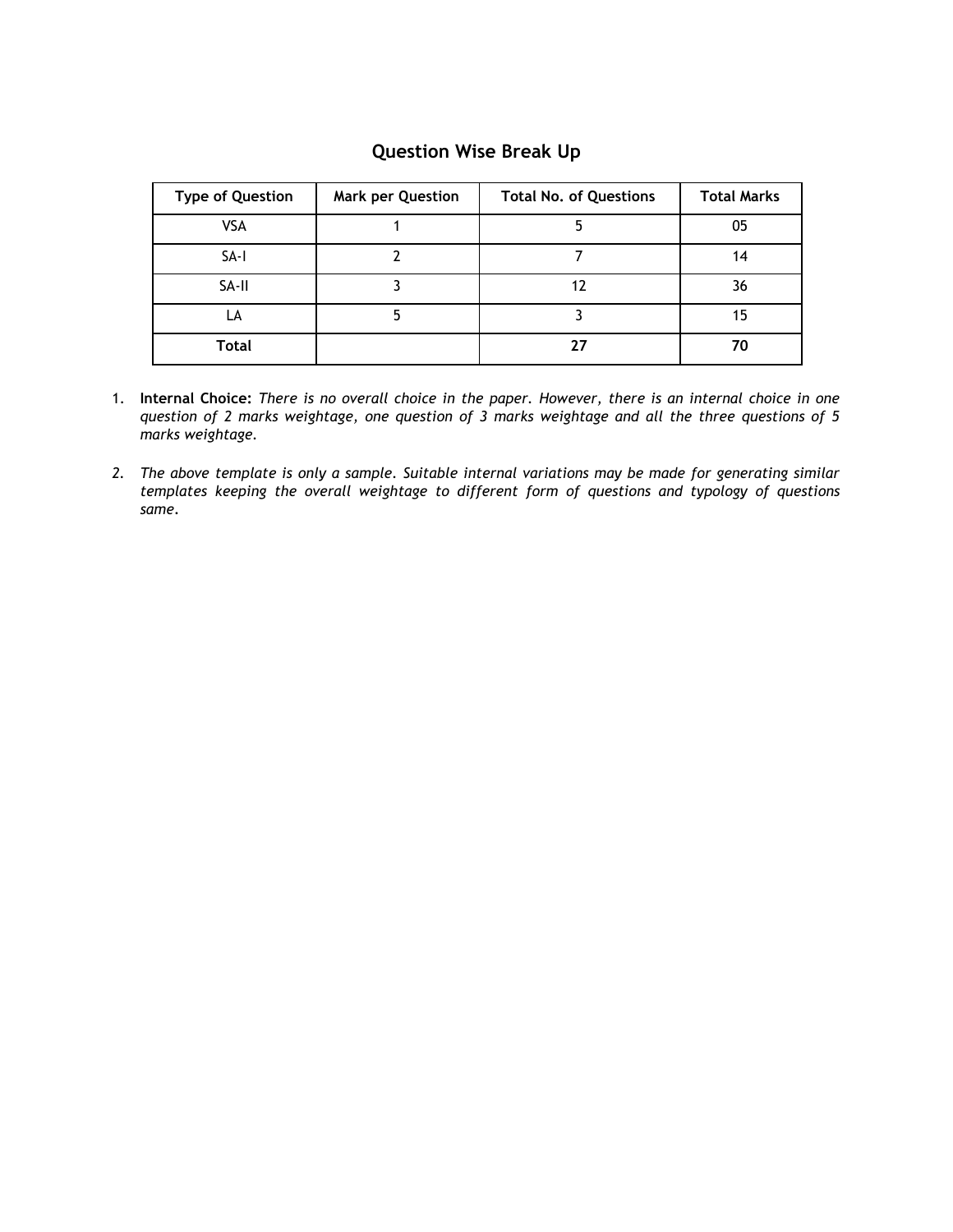# **CLASS XII (2018-19) (THEORY)**

**Time: 3 hrs. Max Marks: 70**

|           |                                                                                     | No. of Periods | Marks |  |
|-----------|-------------------------------------------------------------------------------------|----------------|-------|--|
| Unit-I    | <b>Electrostatics</b>                                                               |                |       |  |
|           | Chapter-1: Electric Charges and Fields                                              | 22             |       |  |
|           | Chapter-2: Electrostatic Potential and Capacitance                                  |                | 15    |  |
| Unit-II   | <b>Current Electricity</b>                                                          | 20             |       |  |
|           | Chapter-3: Current Electricity                                                      |                |       |  |
| Unit-III  | Magnetic Effects of Current and Magnetism                                           |                |       |  |
|           | Chapter-4: Moving Charges and Magnetism                                             | 22             |       |  |
|           | Chapter-5: Magnetism and Matter                                                     |                | 16    |  |
| Unit-IV   | <b>Electromagnetic Induction and Alternating Currents</b>                           |                |       |  |
|           | Chapter-6: Electromagnetic Induction                                                | 20             |       |  |
|           | Chapter-7: Alternating Current                                                      |                |       |  |
| Unit-V    | <b>Electromagnetic Waves</b>                                                        | 04             | 17    |  |
|           | Chapter-8: Electromagnetic Waves                                                    |                |       |  |
| Unit-VI   | <b>Optics</b>                                                                       |                |       |  |
|           | Chapter-9: Ray Optics and Optical Instruments                                       | 25             |       |  |
|           | Chapter-10: Wave Optics                                                             |                |       |  |
| Unit-VII  | <b>Dual Nature of Radiation and Matter</b>                                          | 08             |       |  |
|           | Chapter-11: Dual Nature of Radiation and Matter                                     |                |       |  |
| Unit-VIII | <b>Atoms and Nuclei</b>                                                             |                | 10    |  |
|           | Chapter-12: Atoms                                                                   | 14             |       |  |
|           | Chapter-13: Nuclei                                                                  |                |       |  |
| Unit-IX   | <b>Electronic Devices</b>                                                           |                |       |  |
|           | Chapter-14: Semiconductor Electronics:<br>Materials,<br>Devices and Simple Circuits | 15             | 12    |  |
| Unit-X    | <b>Communication Systems</b>                                                        | 10             |       |  |
|           | Chapter-15: Communication Systems                                                   |                |       |  |
|           | <b>Total</b>                                                                        | 160            | 70    |  |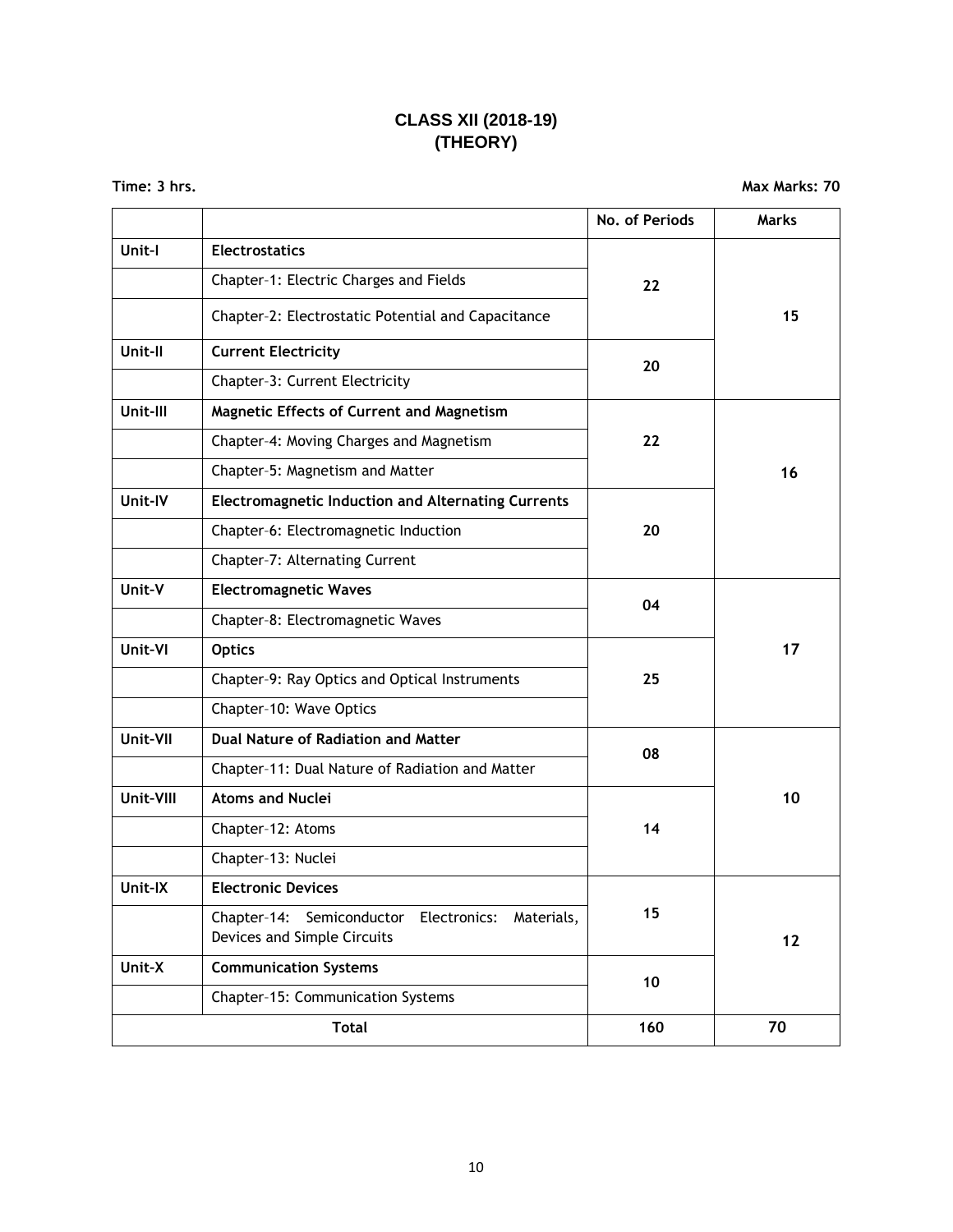# **Unit I: Electrostatics 22 Periods**

### **Chapter–1: Electric Charges and Fields**

Electric Charges; Conservation of charge, Coulomb's law-force between two point charges, forces between multiple charges; superposition principle and continuous chargedistribution.

Electric field, electric field due to a point charge, electric field lines, electric dipole, electric field due to a dipole, torque on a dipole in uniform electric field.

Electric flux, statement of Gauss's theorem and its applications to find field due to infinitely long straight wire, uniformly charged infinite plane sheet and uniformly charged thin spherical shell (field inside and outside).

## **Chapter–2: Electrostatic Potential and Capacitance**

Electric potential, potential difference, electric potential due to a point charge, a dipole and system of charges; equipotential surfaces, electrical potential energy of a system of two point charges and of electric dipole in an electrostatic field.

Conductors and insulators, free charges and bound charges inside a conductor. Dielectrics and electric polarisation, capacitors and capacitance, combination of capacitors in series and in parallel, capacitance of a parallel plate capacitor with and without dielectric medium between the plates, energy stored in a capacitor.

### **Unit II: Current Electricity 20 Periods**

## **Chapter–3: Current Electricity**

Electric current, flow of electric charges in a metallic conductor, drift velocity, mobility and their relation with electric current; Ohm's law, electrical resistance, V-I characteristics (linear and non-linear), electrical energy and power, electrical resistivity and conductivity, Carbon resistors, colour code for carbon resistors; series and parallel combinations of resistors; temperature dependence of resistance.

Internal resistance of a cell, potential difference and emf of a cell, combination of cells in series and in parallel, Kirchhoff's laws and simple applications, Wheatstone bridge, metre bridge.

Potentiometer - principle and its applications to measure potential difference and for comparing EMF of two cells; measurement of internal resistance of a cell.

# **Unit III: Magnetic Effects of Current and Magnetism 22 Periods**

### **Chapter–4: Moving Charges and Magnetism**

Concept of magnetic field, Oersted's experiment.

Biot - Savart law and its application to current carrying circular loop.

Ampere's law and its applications to infinitely long straight wire. Straight and toroidal solenoids (only qualitative treatment), force on a moving charge in uniform magnetic and electric fields, Cyclotron.

Force on a current-carrying conductor in a uniform magnetic field, force between two parallel current-carrying conductors-definition of ampere, torque experienced by a current loop in uniform magnetic field; moving coil galvanometer-its current sensitivity and conversion to ammeter and voltmeter.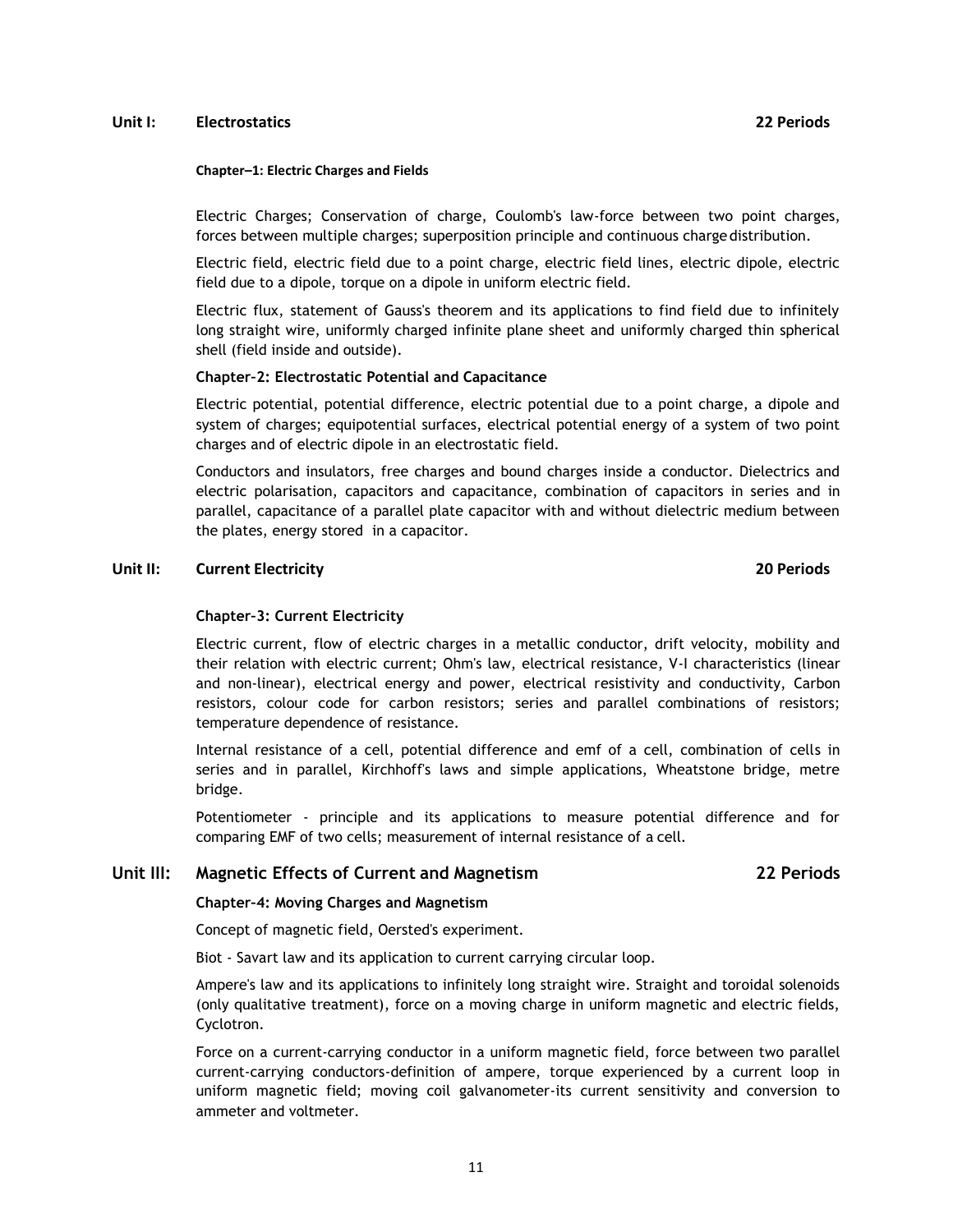# **Chapter–5: Magnetism and Matter**

Current loop as a magnetic dipole and its magnetic dipole moment, magnetic dipole moment of a revolving electron, magnetic field intensity due to a magnetic dipole (bar magnet) along its axis and perpendicular to its axis, torque on a magnetic dipole (bar magnet) in a uniform magnetic field; bar magnet as an equivalent solenoid, magnetic field lines; earth's magnetic field and magnetic elements.

Para-, dia- and ferro - magnetic substances, with examples. Electromagnets and factors affecting their strengths, permanent magnets.

## **Unit IV: Electromagnetic Induction and Alternating Currents 20 Periods**

### **Chapter–6: Electromagnetic Induction**

Electromagnetic induction; Faraday's laws, induced EMF and current; Lenz's Law, Eddy currents.

Self and mutual induction.

### **Chapter–7: Alternating Current**

Alternating currents, peak and RMS value of alternating current/voltage; reactance and impedance; LC oscillations (qualitative treatment only), LCR series circuit, resonance; power in AC circuits, power factor, wattless current.

AC generator and transformer.

## **Unit V: Electromagnetic waves 04 Periods**

### **Chapter–8: Electromagnetic Waves**

Basic idea of displacement current, Electromagnetic waves, their characteristics, their Transverse nature (qualitative ideas only).

Electromagnetic spectrum (radio waves, microwaves, infrared, visible, ultraviolet, X-rays, gamma rays) including elementary facts about their uses.

## **Unit VI: Optics 25 Periods**

### **Chapter–9: Ray Optics and Optical Instruments**

**Ray Optics:** Reflection of light, spherical mirrors, mirror formula, refraction of light, total internal reflection and its applications, optical fibres, refraction at spherical surfaces, lenses, thin lens formula, lensmaker's formula, magnification, power of a lens, combination of thin lenses in contact, refraction and dispersion of light through a prism.

Scattering of light - blue colour of sky and reddish apprearance of the sun at sunrise and sunset.

Optical instruments: Microscopes and astronomical telescopes (reflecting and refracting) and their magnifying powers.

### **Chapter–10: Wave Optics**

**Wave optics:** Wave front and Huygen's principle, reflection and refraction of plane wave at a plane surface using wave fronts. Proof of laws of reflection and refraction using Huygen's principle. Interference, Young's double slit experiment and expression for fringe width, coherent sources and sustained interference of light, diffraction due to a single slit, width of central maximum, resolving power of microscope and astronomical telescope, polarisation, plane polarised light, Brewster's law, uses of plane polarised light and Polaroids.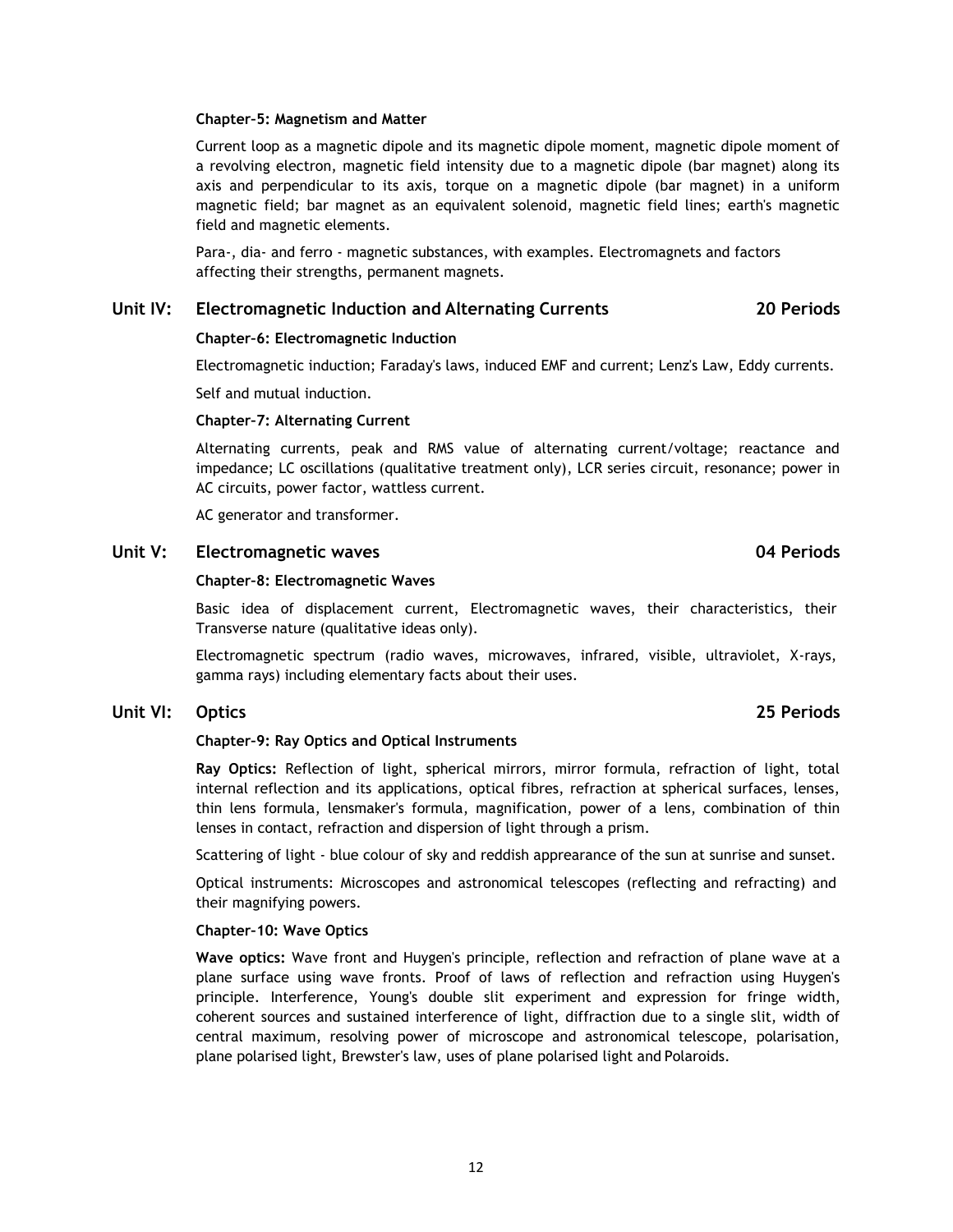# **Unit VII: Dual Nature of Radiation and Matter 08 Periods**

## **Chapter–11: Dual Nature of Radiation and Matter**

Dual nature of radiation, Photoelectric effect, Hertz and Lenard's observations; Einstein's photoelectric equation-particle nature of light.

Matter waves-wave nature of particles, de-Broglie relation, Davisson-Germer experiment (experimental details should be omitted; only conclusion should be explained).

# **Unit VIII: Atoms and Nuclei 14 Periods**

### **Chapter–12: Atoms**

Alpha-particle scattering experiment; Rutherford's model of atom; Bohr model, energy levels, hydrogen spectrum.

### **Chapter–13: Nuclei**

Composition and size of nucleus, Radioactivity, alpha, beta and gamma particles/rays and their properties; radioactive decay law.

Mass-energy relation, mass defect; binding energy per nucleon and its variation with mass number; nuclear fission, nuclear fusion.

# **Unit IX: Electronic Devices 15 Periods**

### **Chapter–14: Semiconductor Electronics: Materials, Devices and Simple Circuits**

Energy bands in conductors, semiconductors and insulators (qualitative ideas only)

Semiconductor diode - I-V characteristics in forward and reverse bias, diode as a rectifier;

Special purpose p-n junction diodes: LED, photodiode, solar cell and Zener diode and their characteristics, zener diode as a voltage regulator.

Junction transistor, transistor action, characteristics of a transistor and transistor as an amplifier (common emitter configuration), basic idea of analog and digital signals, Logic gates (OR, AND, NOT, NAND and NOR).

## **Unit X: Communication Systems 10 Periods**

## **Chapter–15: Communication Systems**

Elements of a communication system (block diagram only); bandwidth of signals (speech, TV and digital data); bandwidth of transmission medium. Propagation of electromagnetic waves in the atmosphere, sky and space wave propagation, satellite communication. Need for modulation, amplitude modulation.

The record to be submitted by the students at the time of their annual examination has to include:

- Record of at least 15 Experiments [with a minimum of 6 from each section], to be performed by the students.  $\Box$
- $\overline{\phantom{0}}$ Record of at least 5 Activities [with a minimum of 2 each from section A and section B], to be demonstrated by the teachers.
- The Report of the project to be carried out by the students. $\Box$

# **PRACTICALS (Total Periods 60)**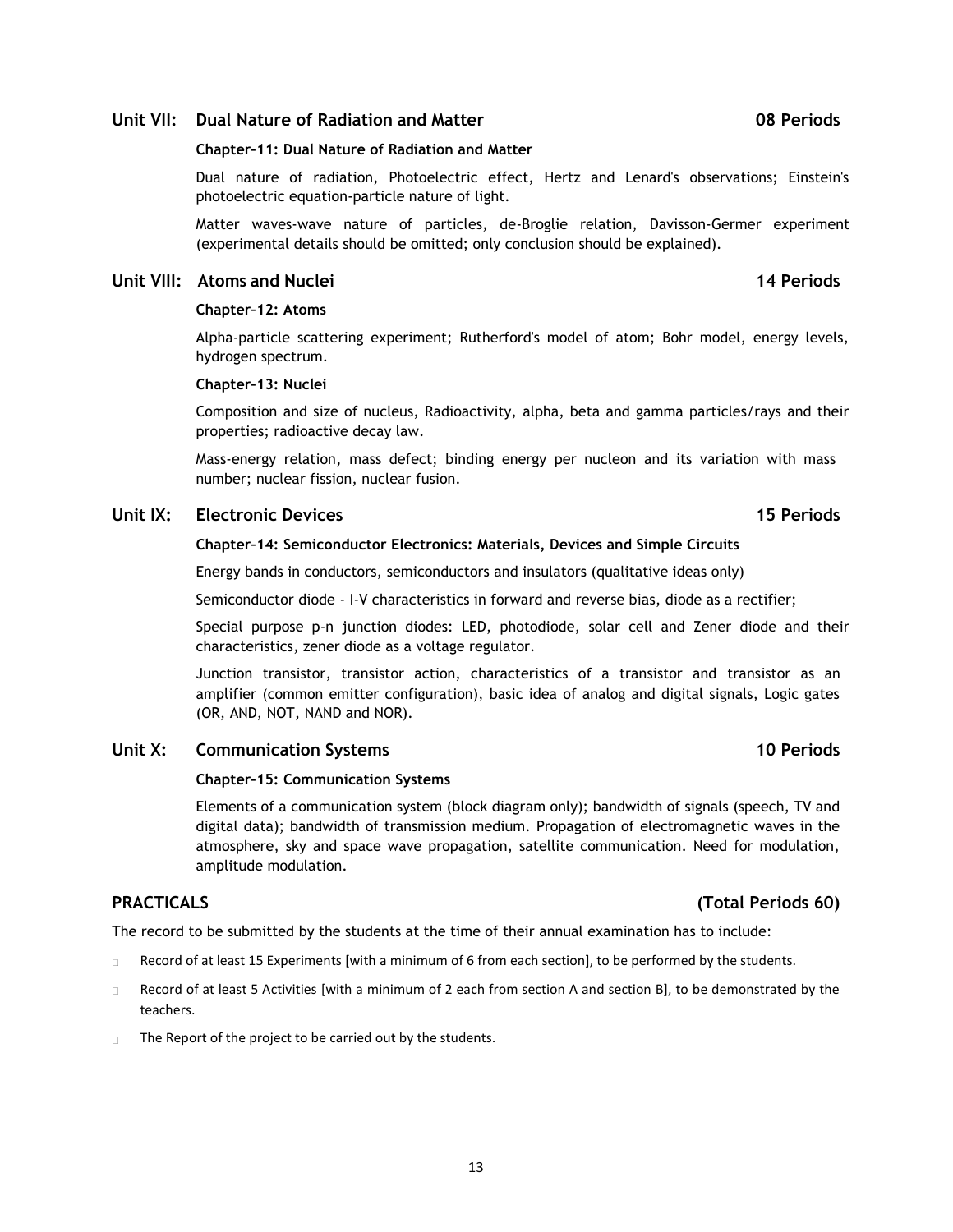# **Evaluation Scheme**

### **Time Allowed: Three hours Max. Marks: 30**

| Two experiments one from each section         | 8+8 Marks |
|-----------------------------------------------|-----------|
| Practical record [experiments and activities] | 6 Marks   |
| <b>Investigatory Project</b>                  | 3 Marks   |
| Viva on experiments, activities and project   | 5 Marks   |
| Total                                         | 30 marks  |

# **SECTION–A**

### **Experiments**

- 1. To determine resistance per cm of a given wire by plotting a graph for potential difference versus current.
- 2. To find resistance of a given wire using metre bridge and hence determine the resistivity (specific resistance) of its material.
- 3. To verify the laws of combination (series) of resistances using a metre bridge.
- 4. To verify the laws of combination (parallel) of resistances using a metre bridge.
- 5. To compare the EMF of two given primary cells using potentiometer.
- 6. To determine the internal resistance of given primary cell using potentiometer.
- 7. To determine resistance of a galvanometer by half-deflection method and to find its figure ofmerit.
- 8. To convert the given galvanometer (of known resistance and figure of merit) into a voltmeter of desired range and to verify the same.
- 9. To convert the given galvanometer (of known resistance and figure of merit) into an ammeter of desired range and to verify the same.
- 10. To find the frequency of AC mains with a sonometer.

### **Activities**

*(For the purpose of demonstration only)*

- 1. To measure the resistance and impedance of an inductor with or without iron core.
- 2. To measure resistance, voltage (AC/DC), current (AC) and check continuity of a given circuit using multimeter.
- 3. To assemble a household circuit comprising three bulbs, three (on/off) switches, a fuse and a power source.
- 4. To assemble the components of a given electrical circuit.
- 5. To study the variation in potential drop with length of a wire for a steady current.
- 6. To draw the diagram of a given open circuit comprising at least a battery, resistor/rheostat, key, ammeter and voltmeter. Mark the components that are not connected in proper order and correct the circuit and also the circuit diagram.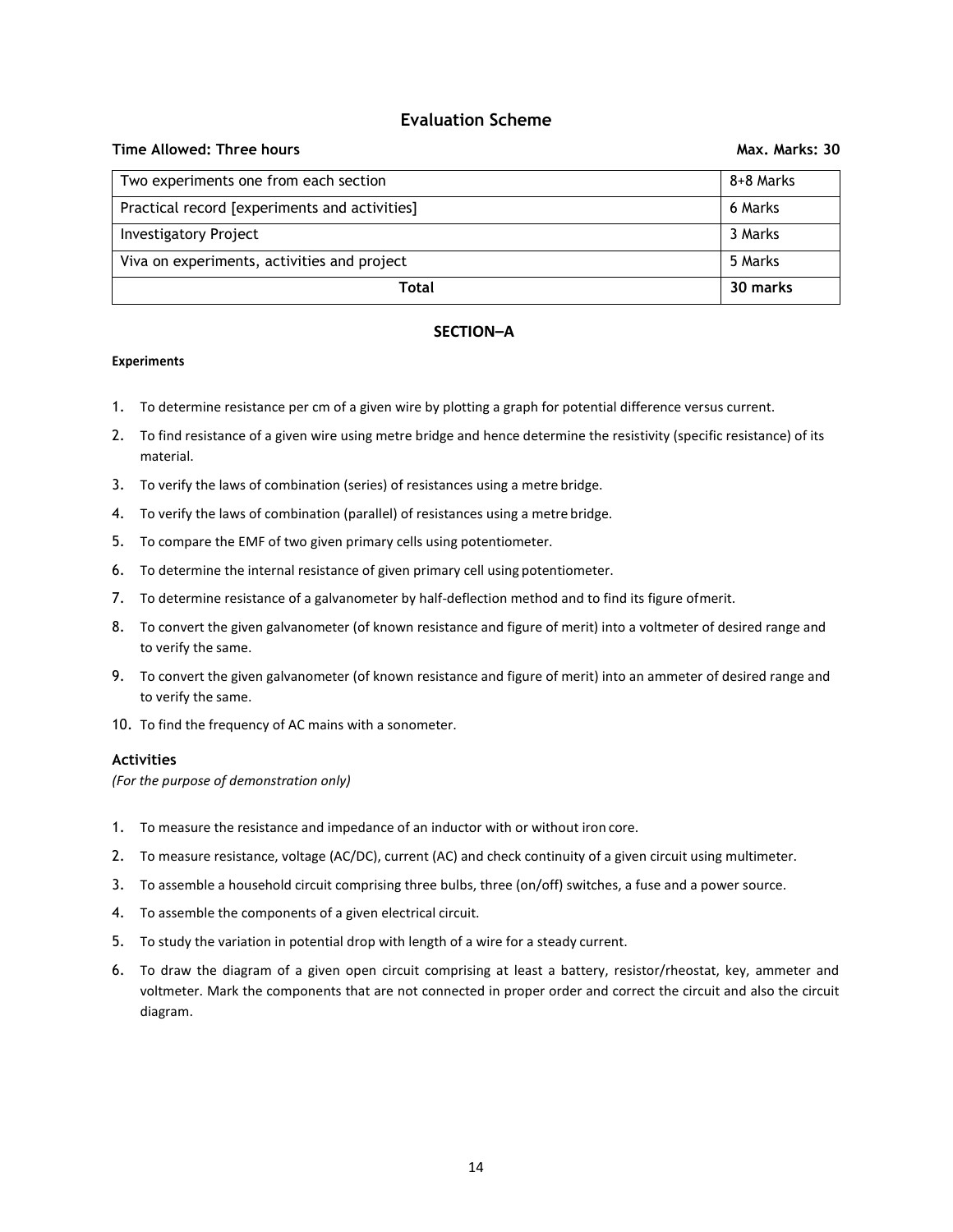## **SECTION–B**

### **Experiments**

- 1. To find the value of *v* for different values of *u* in case of a concave mirror and to find the focallength.
- 2. To find the focal length of a convex mirror, using a convex lens.
- 3. To find the focal length of a convex lens by plotting graphs between *u* and *v* or between *1/u* and*1/v*.
- 4. To find the focal length of a concave lens, using a convex lens.
- 5. To determine angle of minimum deviation for a given prism by plotting a graph between angle of incidence and angle of deviation.
- 6. To determine refractive index of a glass slab using a travelling microscope.
- 7. To find refractive index of a liquid by using convex lens and plane mirror.
- 8. To draw the I-V characteristic curve for a p-n junction in forward bias and reverse bias.
- 9. To draw the characteristic curve of a zener diode and to determine its reverse break downvoltage.
- 10. To study the characteristic of a common emitter *npn* or *pnp* transistor and to find out the values of current and voltage gains.

### **Activities**

*(For the purpose of demonstration only)*

- 1. To identify a diode, an LED, a transistor, an IC, a resistor and a capacitor from a mixed collection of such items.
- 2. Use of multimeter to (i) identify base of transistor, (ii) distinguish between npn and pnp type transistors, (iii) see the unidirectional flow of current in case of a diode and an LED, (iv) check whether a given electronic component (e.g., diode, transistor or IC) is in working order.
- 3. To study effect of intensity of light (by varying distance of the source) on an LDR.
- 4. To observe refraction and lateral deviation of a beam of light incident obliquely on a glassslab.
- 5. To observe polarization of light using two Polaroids.
- 6. To observe diffraction of light due to a thin slit.
- 7. To study the nature and size of the image formed by a (i) convex lens, (ii) concave mirror, on a screen by using a candle and a screen (for different distances of the candle from thelens/mirror).
- 8. To obtain a lens combination with the specified focal length by using two lenses from the given set of lenses.

### **Suggested Investigatory Projects**

- 1. To study various factors on which the internal resistance/EMF of a cell depends.
- 2. To study the variations in current flowing in a circuit containing an LDR because of a variationin
	- (a) the power of the incandescent lamp, used to 'illuminate' the LDR (keeping all the lamps at a fixed distance).
	- (b) the distance of a incandescent lamp (of fixed power) used to 'illuminate' the LDR.
- 3. To find the refractive indices of (a) water (b) oil (transparent) using a plane mirror, an equi convex lens (made from a glass of known refractive index) and an adjustable object needle.
- 4. To design an appropriate logic gate combination for a given truth table.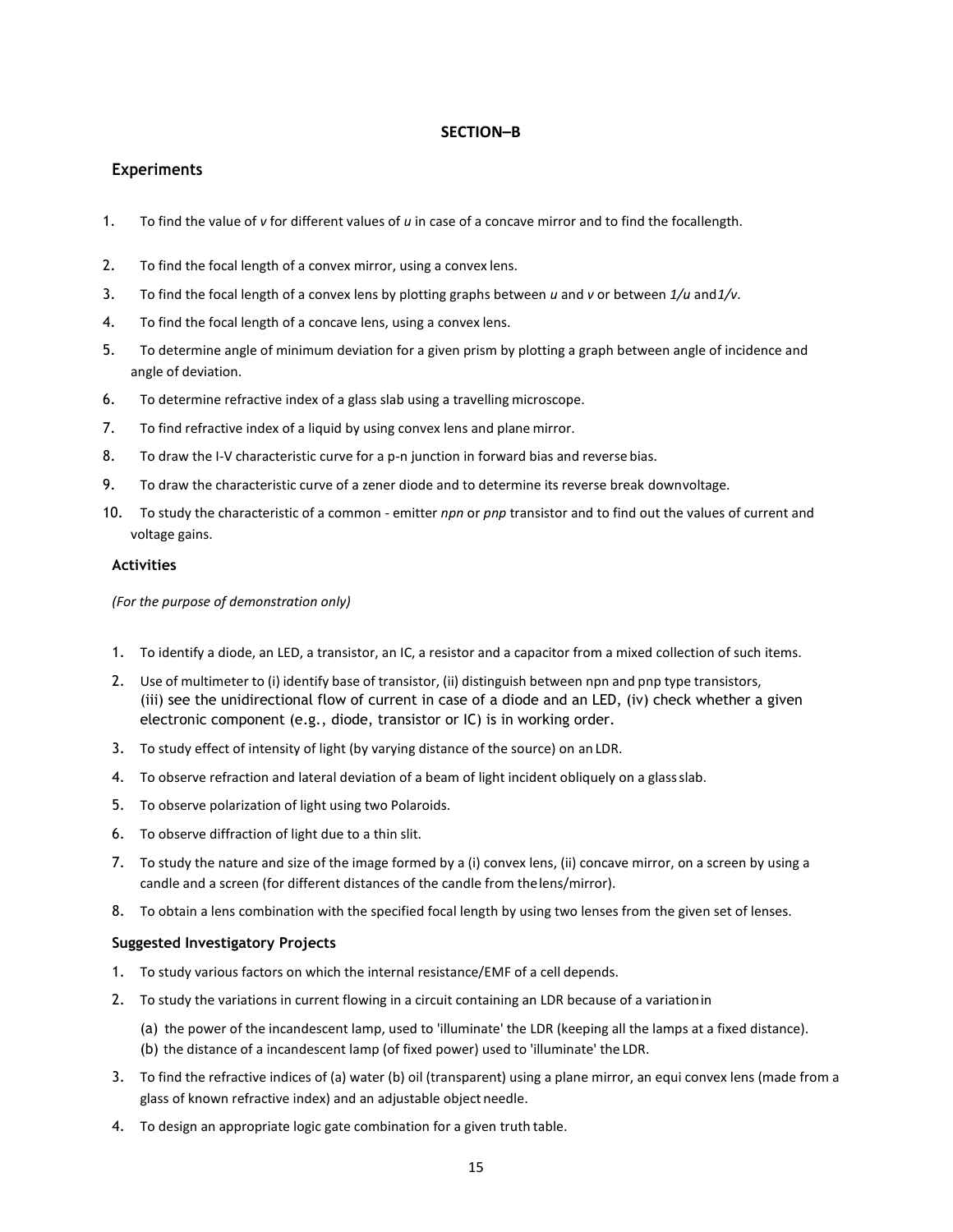- 5. To investigate the relation between the ratio of (i) output and input voltage and (ii) number of turns in the secondary coil and primary coil of a self designed transformer.
- 6. To investigate the dependence of the angle of deviation on the angle of incidence using a hollow prism filled one by one, with different transparent fluids.
- 7. To estimate the charge induced on each one of the two identical styrofoam (or pith) balls suspended in a vertical plane by making use of Coulomb's law.
- 8. To set up a common base transistor circuit and to study its input and output characteristic and to calculate its current gain.
- 9. To study the factor on which the self inductance of a coil depends by observing the effect of this coil, when put in series with a resistor/(bulb) in a circuit fed up by an A.C. source of adjustable frequency.
- 10. To construct a switch using a transistor and to draw the graph between the input and output voltage and mark the cut-off, saturation and active regions.
- 11. To study the earth's magnetic field using a tangent galvanometer.

# **Practical Examination for Visually Impaired Students of Classes XI and XII Evaluation Scheme**

### **Time Allowed: Two hours Max. Marks: 30**

| Identification/Familiarity with the apparatus       | 5 marks  |
|-----------------------------------------------------|----------|
| Written test (based on given/prescribed practicals) | 10 marks |
| <b>Practical Record</b>                             | 5 marks  |
| Viva                                                | 10 marks |
| Total                                               | 30 marks |

### **General Guidelines**

- The practical examination will be of two hour duration.  $\Box$
- A separate list of ten experiments is included here.  $\Box$
- The written examination in practicals for these students will be conducted at the time of practical examination of all  $\Box$ other students.
- The written test will be of 30 minutes duration.  $\Box$
- The question paper given to the students should be legibly typed. It should contain a total of 15 practical skill based  $\Box$ very short answer type questions. A student would be required to answer any 10 questions.
- A writer may be allowed to such students as per CBSE examination rules.  $\Box$
- All questions included in the question papers should be related to the listed practicals. Every question should  $\Box$ require about two minutes to be answered.
- These students are also required to maintain a practical file. A student is expected to record at least five of the listed  $\Box$ experiments as per the specific instructions for each subject. These practicals should be duly checked and signed by the internal examiner.
- The format of writing any experiment in the practical file should include aim, apparatus required, simple theory,  $\Box$ procedure, related practical skills, precautions etc.
- Questions may be generated jointly by the external/internal examiners and used forassessment.  $\Box$
- The viva questions may include questions based on basic theory/principle/concept, apparatus/ materials/chemicals  $\Box$ required, procedure, precautions, sources of error etc.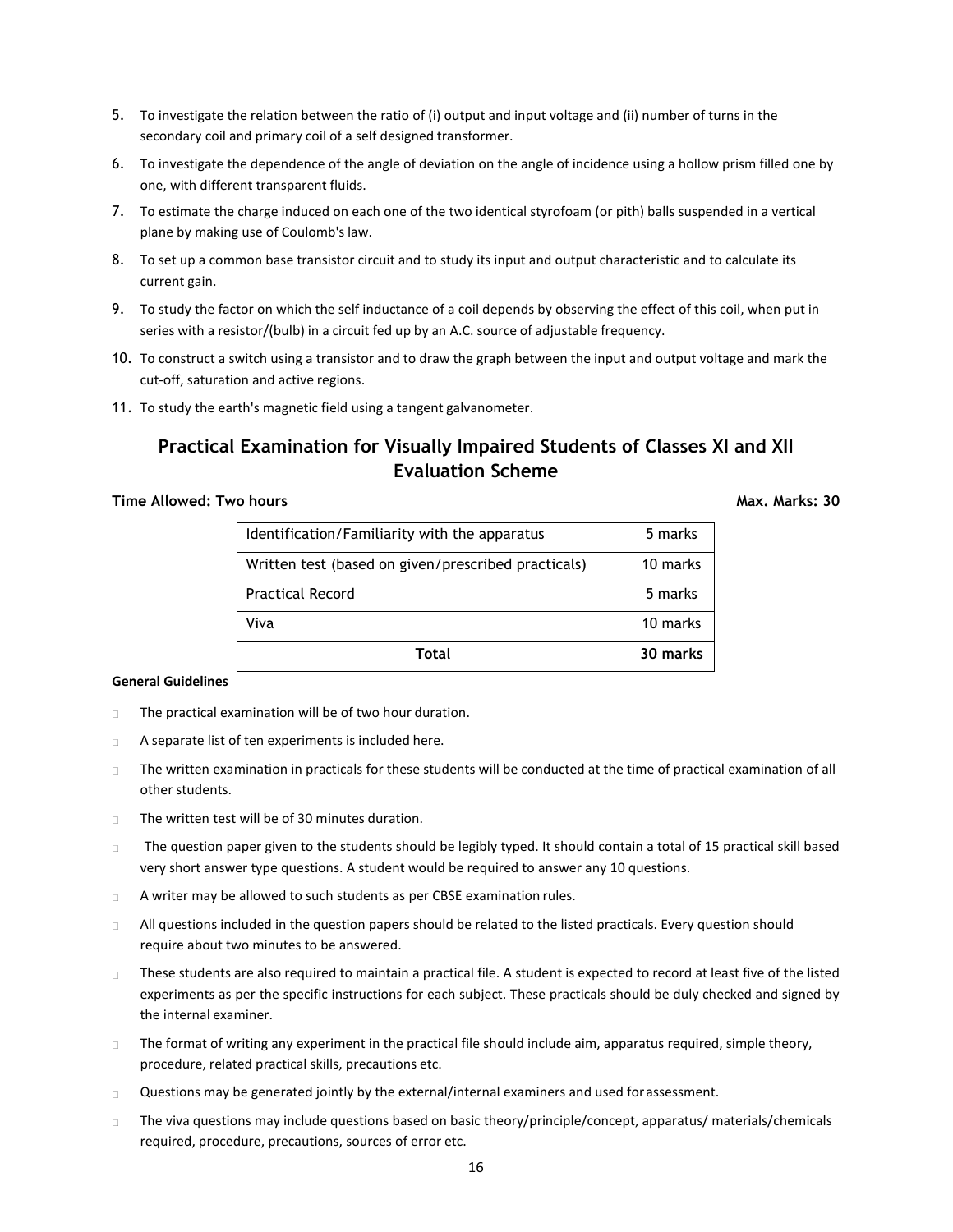# **Class XII**

## **A. Items for Identification/ familiarity with the apparatus for assessment in practicals (All experiments)**

Meter scale, general shape of the voltmeter/ammeter, battery/power supply, connecting wires, standard resistances, connecting wires, voltmeter/ammeter, meter bridge, screw gauge, jockey Galvanometer, Resistance Box, standard Resistance, connecting wires, Potentiometer, jockey, Galvanometer, Lechlanche cell, Daniell cell [simple distinction between the two vis-à-vis their outer (glass and copper) containers], rheostat connecting wires, Galvanometer, resistance box, Plug-in and tapping keys, connecting wires battery/power supply, Diode, Transistor, IC, Resistor (Wire-wound or carbon ones with two wires connected to two ends), capacitors (one or two types), Inductors, Simple electric/electronic bell, battery/power supply, Plug-in and tapping keys, Convex lens, concave lens, convex mirror, concave mirror, Core/hollow wooden cylinder, insulated wire, ferromagnetic rod, Transformer core, insulated wire.

### **B. List of Practicals**

- 1. To determine the resistance per cm of a given wire by plotting a graph between voltage and current.
- 2. To verify the laws of combination (series/parallel combination) of resistances by Ohm'slaw.
- 3. To find the resistance of a given wire using a meter bridge and hence determine the specific resistance (resistivity) of its material.
- 4. To compare the e.m.f of two given primary cells using a potentiometer.
- 5. To determine the resistance of a galvanometer by half deflection method.
- 6. To identify a
	- (i) diode, transistor and IC
	- (ii) resistor, capacitor and inductor, from a mixed collection of such items.
- 7. To understand the principle of (i) a NOT gate (ii) an OR gate (iii)an AND gate and to make their equivalent circuits using a bell and cells/battery and keys/switches.
- 8. To observe the difference between
	- (i) a convex lens and a concave lens
	- (ii) a convex mirror and a concave mirror and to estimate the likely difference between the power of two given convex /concave lenses.
- 9. To design an inductor coil and to know the effectof
	- (i) change in the number of turns
	- (ii) introduction of ferromagnetic material as its core material on the inductance of thecoil.
- 10. To design a (i) step up (ii) step down transformer on a given core and know the relation between its input and output voltages.

**Note:** The above practicals may be carried out in an experiential manner rather than recording observations.

### **Prescribed Books:**

- 1. Physics, Class XI, Part -I and II, Published by NCERT.
- 2. Physics, Class XII, Part -I and II, Published by NCERT.
- 3. Laboratory Manual of Physics for class XII Published by NCERT.
- 4. The list of other related books and manuals brought out by NCERT (consider multimediaalso).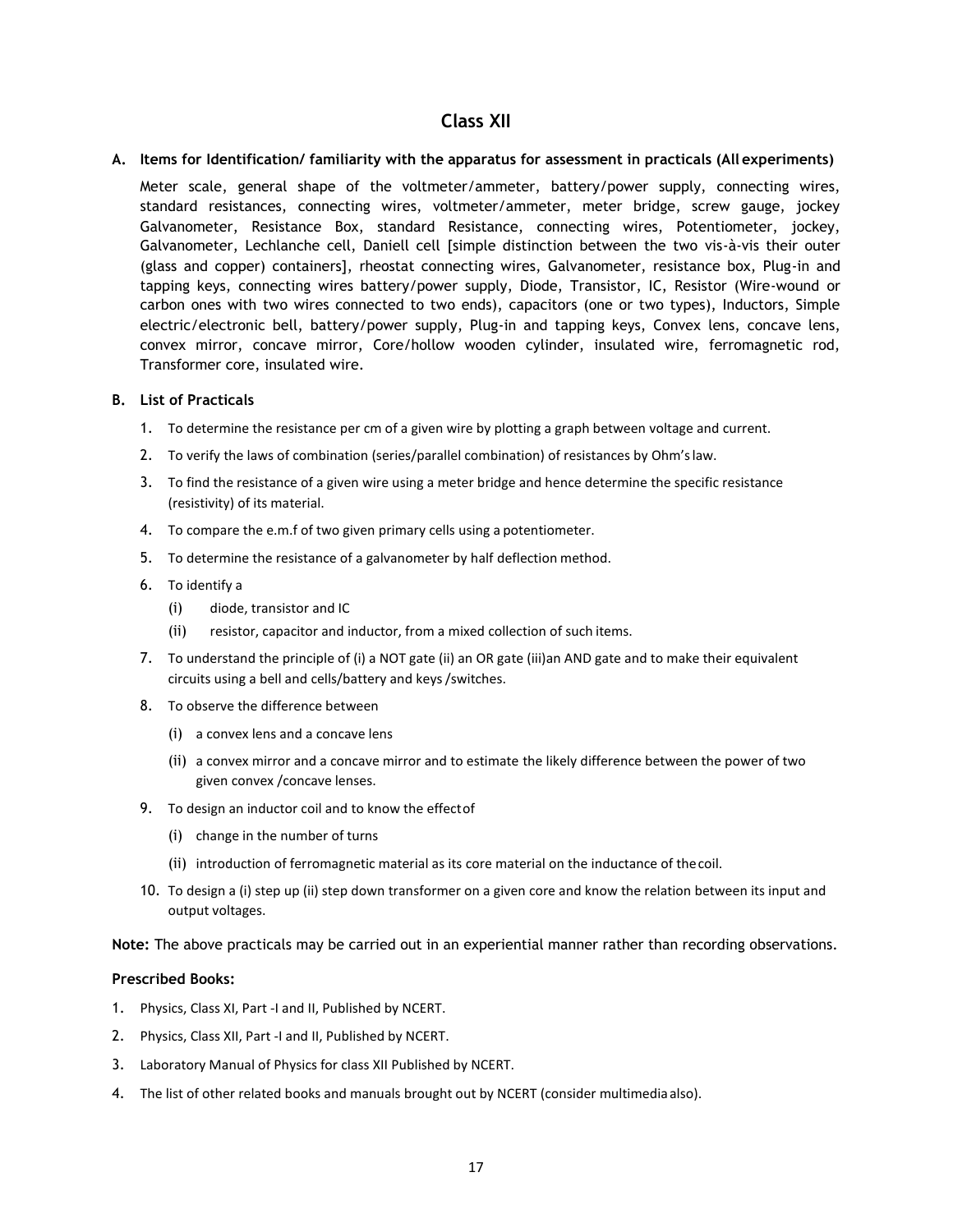# **PHYSICS (Code No. 042) QUESTION PAPER DESIGN CLASS - XII (2018-19)**

**Time 3 Hours Max. Marks: 70**

| S.<br>No.      | <b>Typology of</b><br><b>Questions</b>                                                                                                                                                                                                               | <b>Very Short</b><br>Answer<br>(VSA)<br>(1 mark) | <b>Short</b><br>Answer-I<br>$(SA-I)$<br>(2 marks) | Short<br>Answer-II<br>$(SA-II)$ (3<br>marks) | Long<br>Answer<br>(LA)<br>(5 marks) | <b>Total</b><br><b>Marks</b> | $\%$<br>Weightage |
|----------------|------------------------------------------------------------------------------------------------------------------------------------------------------------------------------------------------------------------------------------------------------|--------------------------------------------------|---------------------------------------------------|----------------------------------------------|-------------------------------------|------------------------------|-------------------|
| 1.             | Remembering - (Knowledge<br>based Simple recall<br>questions, to know<br>specific facts, terms,<br>concepts, principles, or<br>theories, Identify, define,<br>or recite, information)                                                                | $\overline{2}$                                   | $\mathbf{1}$                                      | $\mathbf{1}$                                 |                                     | $\overline{7}$               | 10%               |
| $\overline{2}$ | Understanding -<br>(Comprehension -to be<br>familiar with meaning and<br>to understand conceptually,<br>interpret, compare,<br>contrast, explain,<br>paraphrase information)                                                                         |                                                  | $\overline{2}$                                    | 4                                            | $\mathbf{1}$                        | 21                           | 30%               |
| 3              | Application - (Use abstract<br>information in concrete<br>situation, to apply<br>knowledge to new<br>situations, Use given<br>content to interpret a<br>situation, provide an<br>example, or solve a<br>problem)                                     |                                                  | $\overline{2}$                                    | $\overline{4}$                               | $\mathbf{1}$                        | 21                           | 30%               |
| $\overline{4}$ | High Order Thinking Skills -<br>(Analysis & Synthesis-<br>Classify, compare, contrast,<br>or differentiate between<br>different pieces of<br>information, Organize<br>and/or integrate unique<br>pieces of information from a<br>variety of sources) | $\overline{2}$                                   |                                                   | 1                                            | $\mathbf{1}$                        | 10                           | 14%               |
| 5              | Evaluation - (Appraise,<br>judge, and/or justify the<br>value or worth of a decision<br>or outcome, or to predict<br>outcomes based on values)                                                                                                       | $\mathbf{1}$                                     | $\overline{2}$                                    | $\mathbf{2}$                                 |                                     | 11                           | 16%               |
|                | <b>TOTAL</b>                                                                                                                                                                                                                                         | $5x1=5$                                          | $7x2=14$                                          | $12x3=36$                                    | $3x5 = 15$                          | 70(27)                       | 100%              |